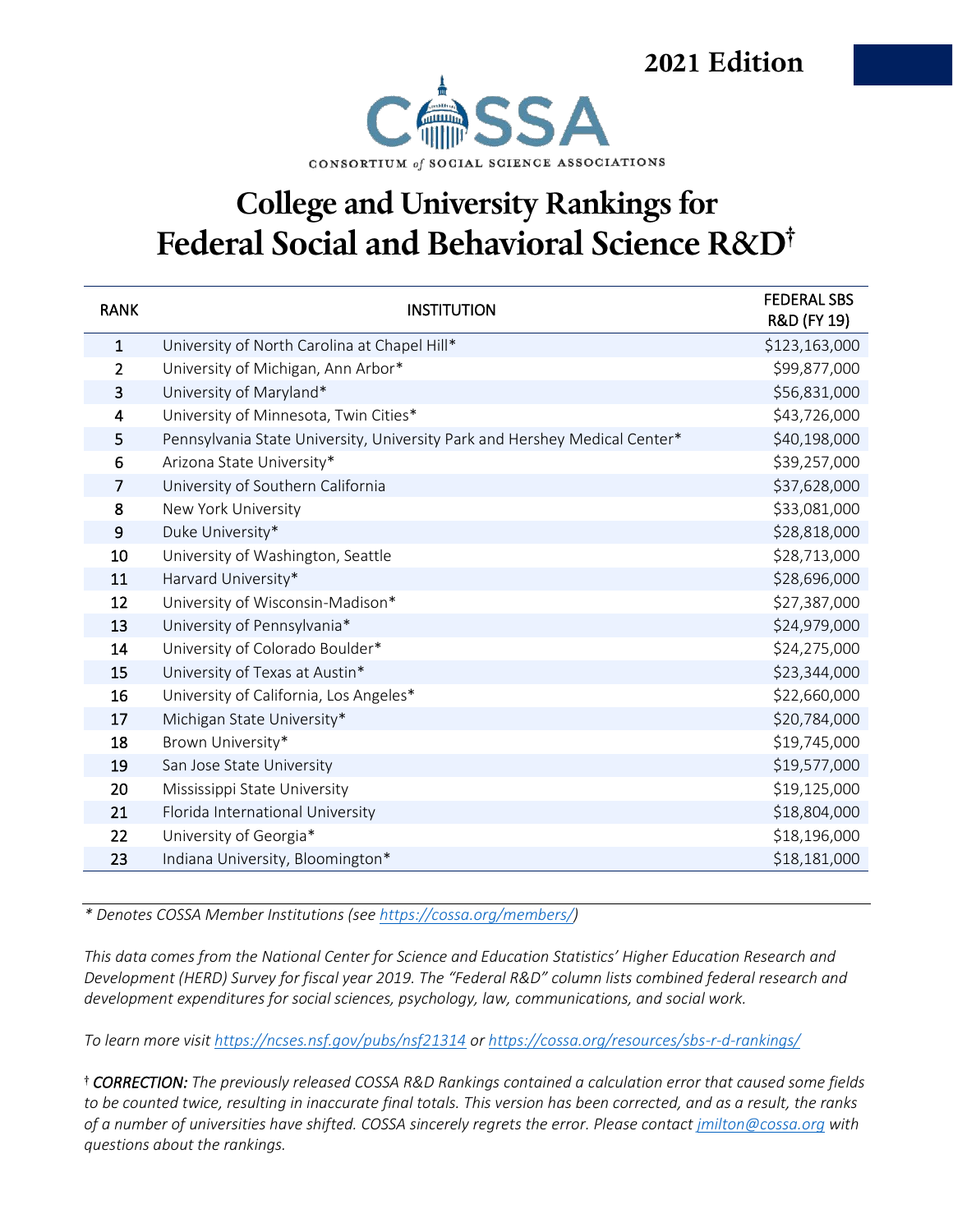| 24 | Stanford University*                                            | \$17,804,000 |
|----|-----------------------------------------------------------------|--------------|
| 25 | University of Kansas                                            | \$17,587,000 |
| 26 | University of Chicago*                                          | \$17,227,000 |
| 27 | Boston University*                                              | \$17,039,000 |
| 28 | Washington University in St. Louis                              | \$16,961,000 |
| 29 | Ohio State University*                                          | \$16,573,000 |
| 30 | University of South Florida, Tampa                              | \$16,460,000 |
| 31 | University of Utah                                              | \$16,391,000 |
| 32 | University of South Carolina, Columbia                          | \$16,232,000 |
| 33 | University of California, Berkeley*                             | \$16,090,000 |
| 34 | University of Connecticut                                       | \$16,058,000 |
| 35 | Cornell University*                                             | \$15,712,000 |
| 35 | University of Oregon                                            | \$15,712,000 |
| 37 | University of California, San Diego                             | \$15,672,000 |
| 38 | Carnegie Mellon University*                                     | \$15,082,000 |
| 39 | University of Pittsburgh, Pittsburgh*                           | \$14,689,000 |
| 40 | Texas State University                                          | \$13,452,000 |
| 41 | University of Illinois at Urbana-Champaign*                     | \$13,256,000 |
| 42 | Columbia University in the City of New York*                    | \$13,250,000 |
| 43 | City University of New York, Hunter College                     | \$13,236,000 |
| 44 | Florida State University                                        | \$12,709,000 |
| 45 | University of Nebraska-Lincoln*                                 | \$12,605,000 |
| 46 | University of California, Davis                                 | \$12,404,000 |
| 47 | University of Denver                                            | \$12,165,000 |
| 48 | University of Florida                                           | \$12,107,000 |
| 49 | Johns Hopkins University*                                       | \$11,644,000 |
| 50 | University of Oklahoma, Norman and Health Science Center        | \$11,535,000 |
| 51 | Colorado State University, Fort Collins                         | \$11,500,000 |
| 52 | Texas A&M University, College Station and Health Science Center | \$11,407,000 |
| 53 | <b>Brandeis University</b>                                      | \$11,179,000 |
| 54 | Northeastern University                                         | \$11,010,000 |
| 55 | University of Houston                                           | \$10,959,000 |
| 56 | Georgia State University                                        | \$10,862,000 |
| 57 | Northwestern University*                                        | \$10,595,000 |
| 58 | University of Delaware                                          | \$10,478,000 |
| 59 | Vanderbilt University and Vanderbilt University Medical Center  | \$10,429,000 |
| 60 | University of Iowa*                                             | \$10,407,000 |
| 61 | Virginia Commonwealth University                                | \$10,270,000 |
| 62 | San Diego State University                                      | \$10,162,000 |
| 63 | George Washington University                                    | \$10,003,000 |
| 64 | Temple University                                               | \$9,907,000  |
| 65 | University of New Mexico                                        | \$9,636,000  |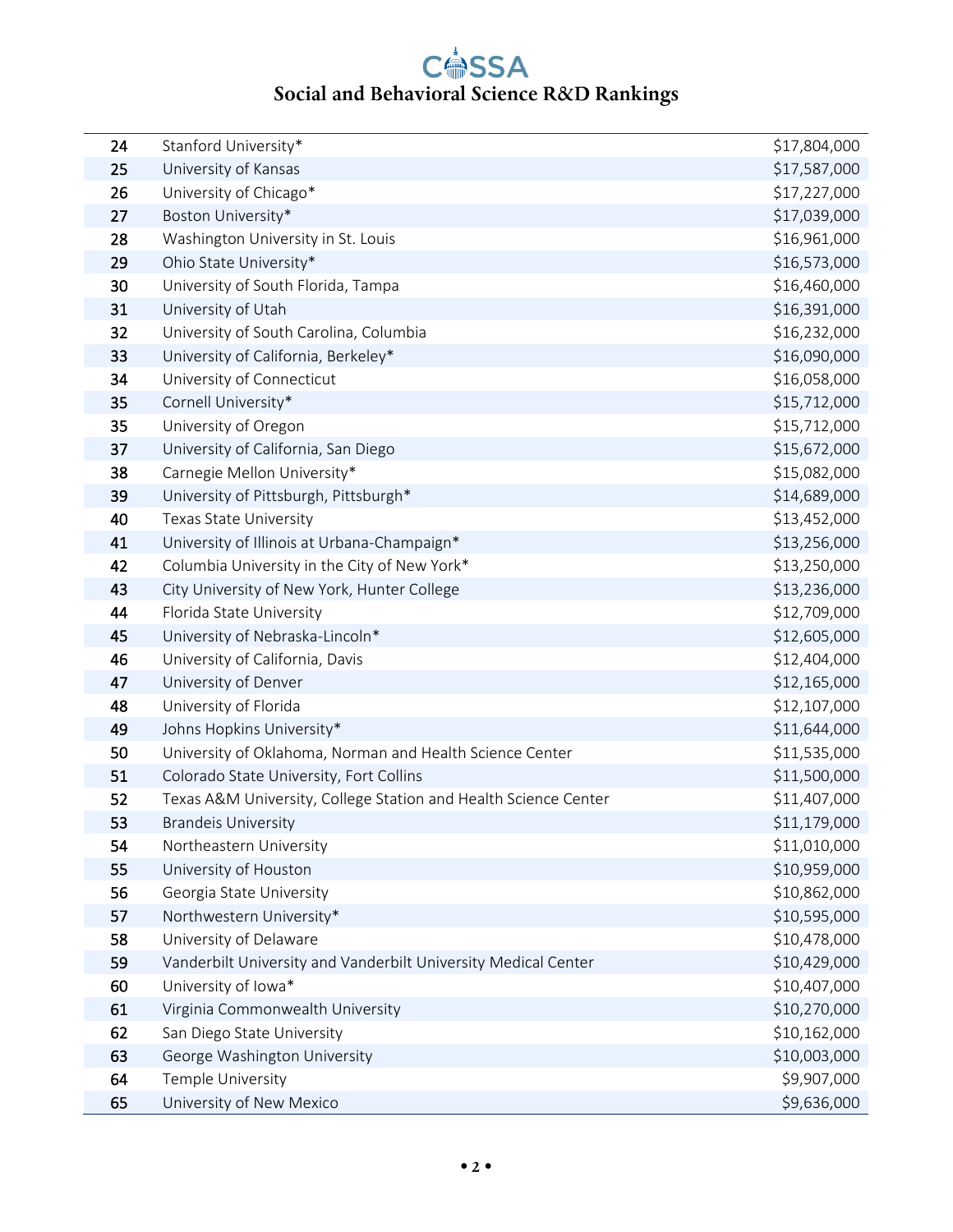| 66  | American University                                         | \$9,422,000 |
|-----|-------------------------------------------------------------|-------------|
| 67  | University of Central Florida                               | \$9,417,000 |
| 68  | Princeton University*                                       | \$9,049,000 |
| 69  | Georgetown University*                                      | \$8,816,000 |
| 70  | University of Maryland, Baltimore County                    | \$8,671,000 |
| 71  | University of Arizona*                                      | \$8,209,000 |
| 72  | Yale University*                                            | \$8,173,000 |
| 73  | Uniformed Services University of the Health Sciences        | \$8,150,000 |
| 74  | University of Miami                                         | \$7,749,000 |
| 75  | Syracuse University                                         | \$7,659,000 |
| 76  | Dartmouth College and Dartmouth Hitchcock Medical Center    | \$7,345,000 |
| 77  | University of Massachusetts Amherst                         | \$7,311,000 |
| 78  | Indiana University-Purdue University, Indianapolis          | \$7,133,000 |
| 79  | George Mason University*                                    | \$7,130,000 |
| 80  | State University of New York, University at Albany          | \$7,095,000 |
| 81  | <b>Boston College</b>                                       | \$7,038,000 |
| 82  | University of Virginia, Charlottesville*                    | \$7,027,000 |
| 83  | Rutgers, The State University of New Jersey, New Brunswick* | \$6,263,000 |
| 84  | University of New Hampshire                                 | \$6,124,000 |
| 85  | Washington State University                                 | \$6,092,000 |
| 86  | Massachusetts Institute of Technology*                      | \$5,993,000 |
| 87  | University of Texas M. D. Anderson Cancer Center            | \$5,953,000 |
| 88  | University of Massachusetts Boston                          | \$5,920,000 |
| 89  | University of Nevada, Reno                                  | \$5,870,000 |
| 90  | University of Missouri, Columbia                            | \$5,841,000 |
| 91  | University of Alabama, Tuscaloosa                           | \$5,822,000 |
| 92  | Virginia Polytechnic Institute and State University*        | \$5,783,000 |
| 93  | Purdue University, West Lafayette                           | \$5,749,000 |
| 94  | State University of New York, Binghamton University         | \$5,517,000 |
| 95  | North Dakota State University                               | \$5,481,000 |
| 96  | State University of New York, University at Buffalo         | \$5,371,000 |
| 97  | Kansas State University                                     | \$5,296,000 |
| 98  | Teachers College, Columbia University                       | \$5,209,000 |
| 99  | University of Illinois at Chicago                           | \$5,172,000 |
| 100 | University of Alabama at Birmingham                         | \$5,137,000 |
| 101 | Georgia Institute of Technology                             | \$5,135,000 |
| 102 | University of California, Santa Barbara*                    | \$4,955,000 |
| 103 | William & Mary                                              | \$4,925,000 |
| 104 | <b>Emory University</b>                                     | \$4,924,000 |
| 105 | North Carolina State University*                            | \$4,905,000 |
| 106 | University of Rochester                                     | \$4,785,000 |
| 107 | University of Notre Dame                                    | \$4,706,000 |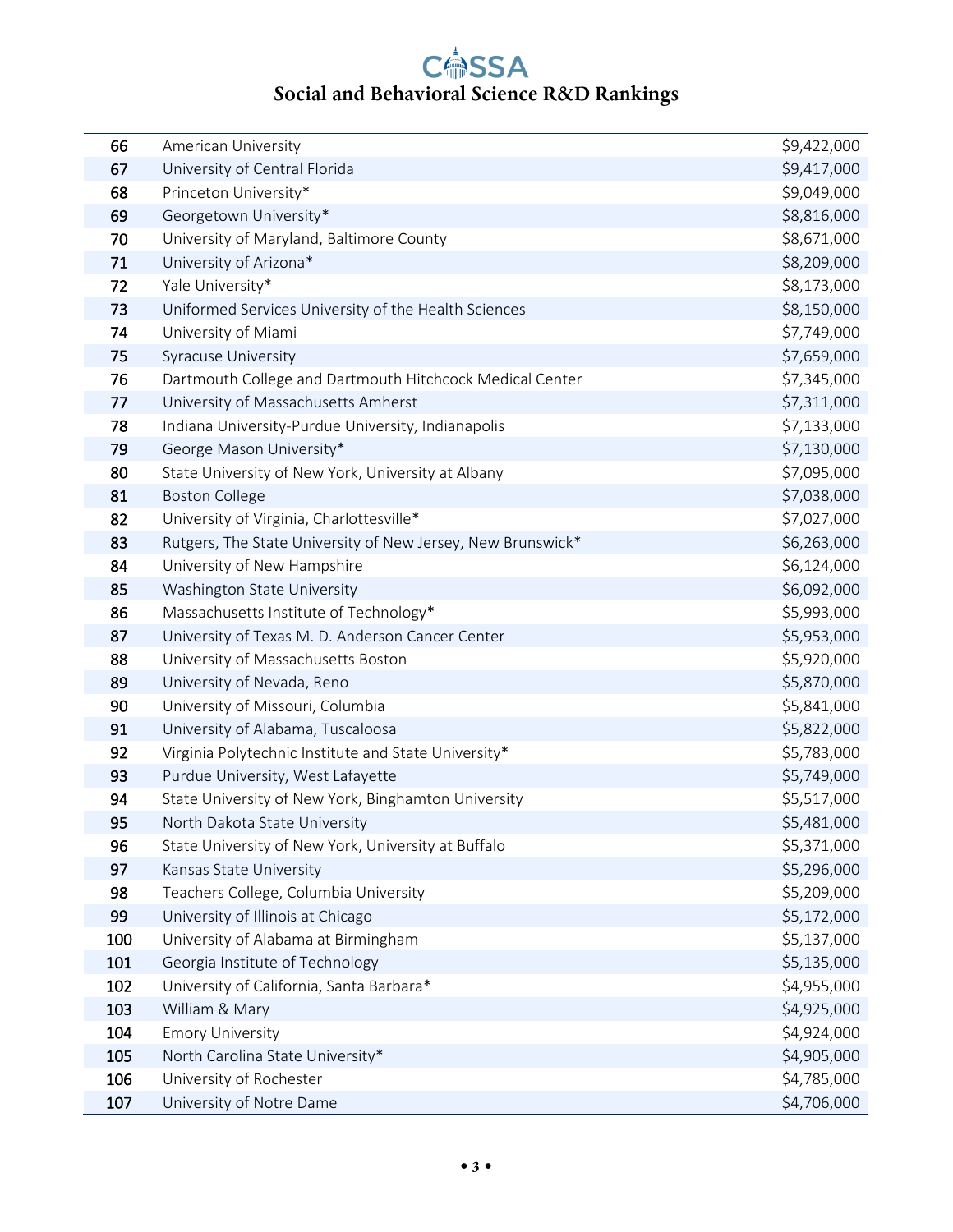| 108 | University of Louisville                                       | \$4,673,000 |
|-----|----------------------------------------------------------------|-------------|
| 109 | Iowa State University                                          | \$4,624,000 |
| 110 | Portland State University                                      | \$4,616,000 |
| 111 | University of Southern Mississippi                             | \$4,522,000 |
| 112 | City University of New York, John Jay College Criminal Justice | \$4,513,000 |
| 113 | State University of New York, Stony Brook University           | \$4,387,000 |
| 114 | University of Texas at El Paso                                 | \$4,373,000 |
| 115 | Drexel University                                              | \$4,341,000 |
| 116 | University of Wisconsin-Milwaukee                              | \$4,311,000 |
| 117 | University of California, Irvine*                              | \$4,133,000 |
| 118 | University of Montana, Missoula                                | \$4,055,000 |
| 119 | <b>Tufts University</b>                                        | \$3,960,000 |
| 120 | Oregon State University                                        | \$3,902,000 |
| 121 | University of California, Riverside                            | \$3,833,000 |
| 122 | University of Kentucky                                         | \$3,695,000 |
| 123 | Clemson University                                             | \$3,693,000 |
| 124 | University of Tennessee, Knoxville                             | \$3,692,000 |
| 125 | Naval Postgraduate School                                      | \$3,663,000 |
| 126 | Kent State University                                          | \$3,263,000 |
| 127 | Auburn University, Auburn                                      | \$3,233,000 |
| 128 | <b>Boise State University</b>                                  | \$3,231,000 |
| 129 | <b>Rice University</b>                                         | \$3,225,000 |
| 130 | University of North Carolina at Greensboro                     | \$3,188,000 |
| 131 | University of Cincinnati                                       | \$3,182,000 |
| 132 | University of Massachusetts Lowell                             | \$3,074,000 |
| 133 | Oklahoma State University, Stillwater                          | \$3,048,000 |
| 134 | Wayne State University                                         | \$2,872,000 |
| 135 | United States Air Force Academy                                | \$2,738,000 |
| 136 | Case Western Reserve University*                               | \$2,612,000 |
| 137 | Rensselaer Polytechnic Institute                               | \$2,609,000 |
| 138 | Utah State University                                          | \$2,585,000 |
| 139 | <b>Tulane University</b>                                       | \$2,579,000 |
| 140 | University of North Carolina at Charlotte                      | \$2,569,000 |
| 141 | Wright State University                                        | \$2,436,000 |
| 142 | Rush University                                                | \$2,414,000 |
| 143 | DePaul University                                              | \$2,383,000 |
| 144 | Alcorn State University                                        | \$2,377,000 |
| 145 | City University of New York, Graduate Center                   | \$2,375,000 |
| 146 | University of Vermont                                          | \$2,312,000 |
| 147 | University of Southern Maine                                   | \$2,276,000 |
| 148 | University of Texas at San Antonio                             | \$2,274,000 |
| 149 | West Virginia University*                                      | \$2,238,000 |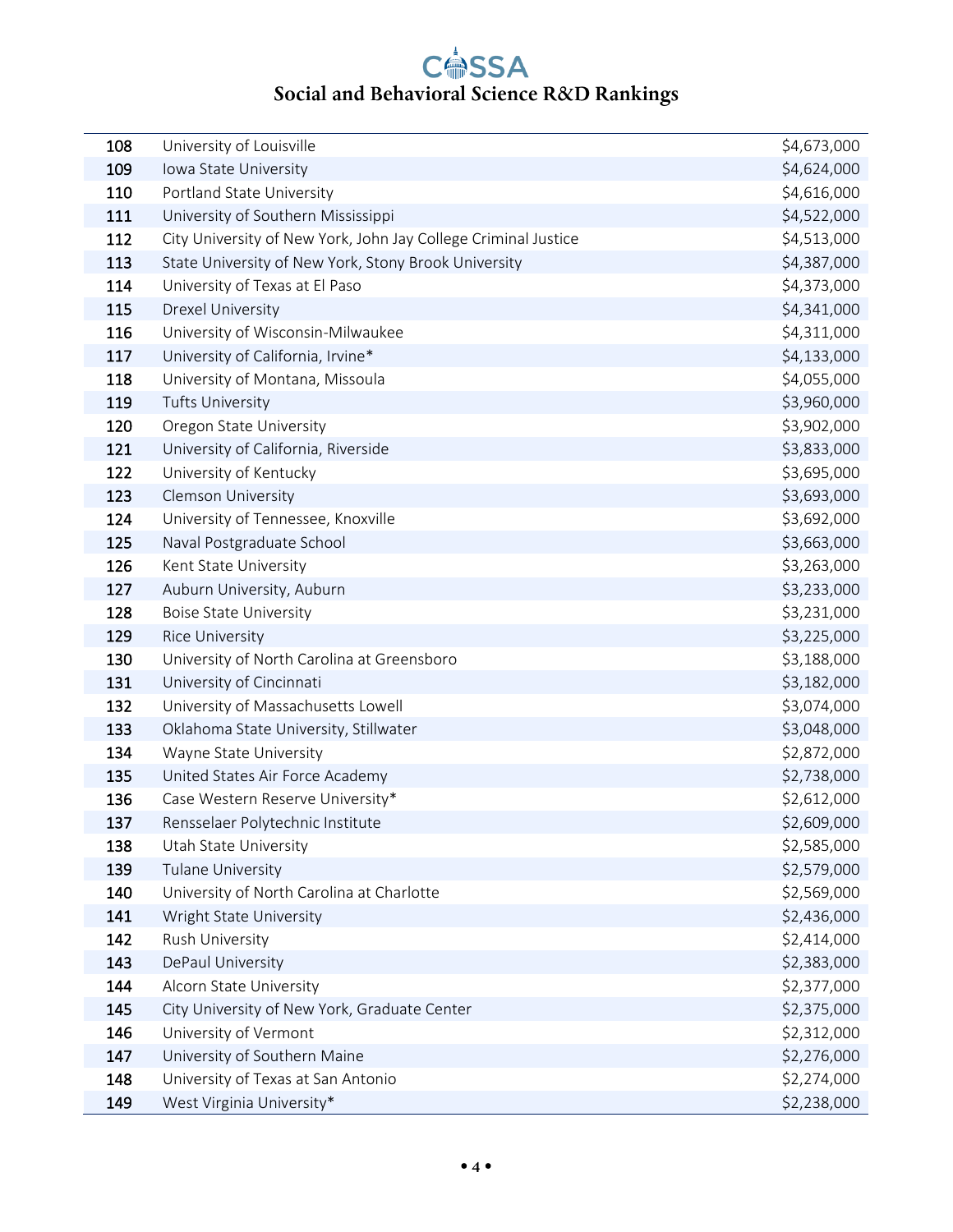| 150 | University of Hawaii at Manoa                                                   | \$2,165,000 |
|-----|---------------------------------------------------------------------------------|-------------|
| 150 | University of North Texas, Denton                                               | \$2,165,000 |
| 152 | National Defense University                                                     | \$2,155,000 |
| 153 | Howard University                                                               | \$2,123,000 |
| 154 | Fordham University                                                              | \$2,097,000 |
| 155 | University of Rhode Island                                                      | \$2,066,000 |
| 156 | Tuskegee University                                                             | \$2,065,000 |
| 157 | Rutgers, The State University of New Jersey, Newark                             | \$2,002,000 |
| 158 | University of Memphis                                                           | \$1,975,000 |
| 159 | University of Colorado Denver and Anschutz Medical Campus                       | \$1,881,000 |
| 160 | California State University, Long Beach                                         | \$1,872,000 |
| 161 | University of Alabama in Huntsville                                             | \$1,851,000 |
| 162 | University of New Haven                                                         | \$1,848,000 |
| 163 | University of Baltimore                                                         | \$1,813,000 |
| 164 | University of Idaho                                                             | \$1,708,000 |
| 165 | Louisiana State University, Baton Rouge                                         | \$1,670,000 |
| 166 | City University of New York, Graduate School of Public Health and Health Policy | \$1,639,000 |
| 167 | Hampton University                                                              | \$1,629,000 |
| 168 | University of Arkansas, Fayetteville                                            | \$1,622,000 |
| 169 | Ohio University                                                                 | \$1,606,000 |
| 170 | California State University, San Marcos                                         | \$1,596,000 |
| 170 | Loyola University Chicago                                                       | \$1,596,000 |
| 172 | San Francisco State University                                                  | \$1,579,000 |
| 173 | City University of New York, Queens College                                     | \$1,513,000 |
| 174 | Old Dominion University                                                         | \$1,507,000 |
| 175 | Florida Atlantic University                                                     | \$1,491,000 |
| 176 | University of Alaska Anchorage                                                  | \$1,392,000 |
| 177 | University of California, Santa Cruz                                            | \$1,385,000 |
| 178 | <b>Barnard College</b>                                                          | \$1,351,000 |
| 179 | Worcester Polytechnic Institute                                                 | \$1,347,000 |
| 180 | New School                                                                      | \$1,318,000 |
| 181 | California State University, Los Angeles                                        | \$1,302,000 |
| 182 | <b>Bowling Green State University</b>                                           | \$1,289,000 |
| 183 | University of Nebraska at Omaha                                                 | \$1,285,000 |
| 184 | Miami University                                                                | \$1,256,000 |
| 185 | Claremont Graduate University                                                   | \$1,208,000 |
| 186 | University of Northern Iowa                                                     | \$1,205,000 |
| 187 | Brigham Young University, Provo                                                 | \$1,178,000 |
| 188 | City University of New York, Brooklyn College                                   | \$1,164,000 |
| 189 | Texas Tech University                                                           | \$1,131,000 |
| 190 | Clark University                                                                | \$1,109,000 |
| 191 | Northern Arizona University                                                     | \$1,081,000 |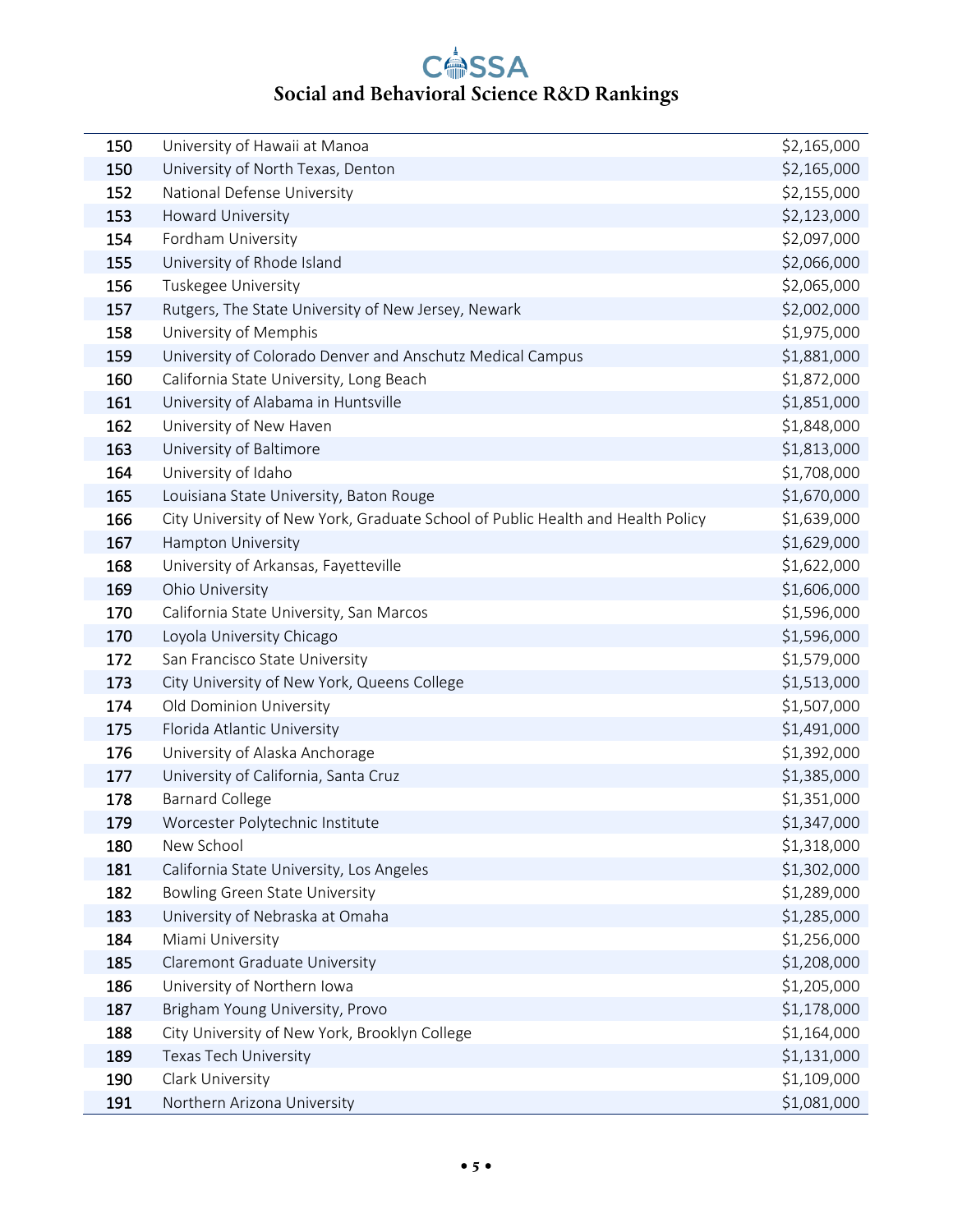| 192 | North Carolina Central University                | \$1,070,000 |
|-----|--------------------------------------------------|-------------|
| 193 | Northwest Indian College                         | \$1,054,000 |
| 194 | Sam Houston State University                     | \$1,018,000 |
| 195 | University of Mississippi                        | \$993,000   |
| 196 | University of Illinois at Springfield            | \$954,000   |
| 197 | University of Missouri, Saint Louis              | \$944,000   |
| 198 | Rochester Institute of Technology                | \$942,000   |
| 199 | University of Alaska Fairbanks                   | \$941,000   |
| 200 | Gallaudet University                             | \$932,000   |
| 201 | Wesleyan University                              | \$897,000   |
| 202 | Northern Illinois University                     | \$858,000   |
| 203 | Southern Methodist University                    | \$837,000   |
| 204 | University of Nevada, Las Vegas                  | \$823,000   |
| 205 | Texas Christian University                       | \$791,000   |
| 206 | East Carolina University                         | \$789,000   |
| 207 | Idaho State University                           | \$787,000   |
| 208 | California State University, Northridge          | \$771,000   |
| 208 | University of North Texas, Health Science Center | \$771,000   |
| 210 | South Dakota State University                    | \$737,000   |
| 211 | City University of New York City College         | \$735,000   |
| 212 | Florida Institute of Technology                  | \$728,000   |
| 213 | University of Maryland Eastern Shore             | \$720,000   |
| 214 | University of New Orleans                        | \$708,000   |
| 215 | Suffolk University                               | \$700,000   |
| 216 | University of South Florida St. Petersburg       | \$690,000   |
| 217 | City University of New York, Lehman College      | \$686,000   |
| 218 | Naval War College                                | \$679,000   |
| 219 | Michigan Technological University                | \$660,000   |
| 220 | New Mexico State University                      | \$655,000   |
| 221 | University of Colorado Colorado Springs          | \$651,000   |
| 222 | University of Wyoming                            | \$634,000   |
| 223 | University of Richmond                           | \$612,000   |
| 224 | Wellesley College                                | \$604,000   |
| 225 | <b>Fielding Graduate University</b>              | \$593,000   |
| 226 | Saint Louis University                           | \$579,000   |
| 227 | Spelman College                                  | \$569,000   |
| 228 | University of Texas at Dallas                    | \$567,000   |
| 229 | Chapman University                               | \$555,000   |
| 230 | Northwestern State University of Louisiana       | \$545,000   |
| 231 | St. Edward's University                          | \$536,000   |
| 232 | Mount Holyoke College                            | \$520,000   |
| 233 | <b>Ball State University</b>                     | \$517,000   |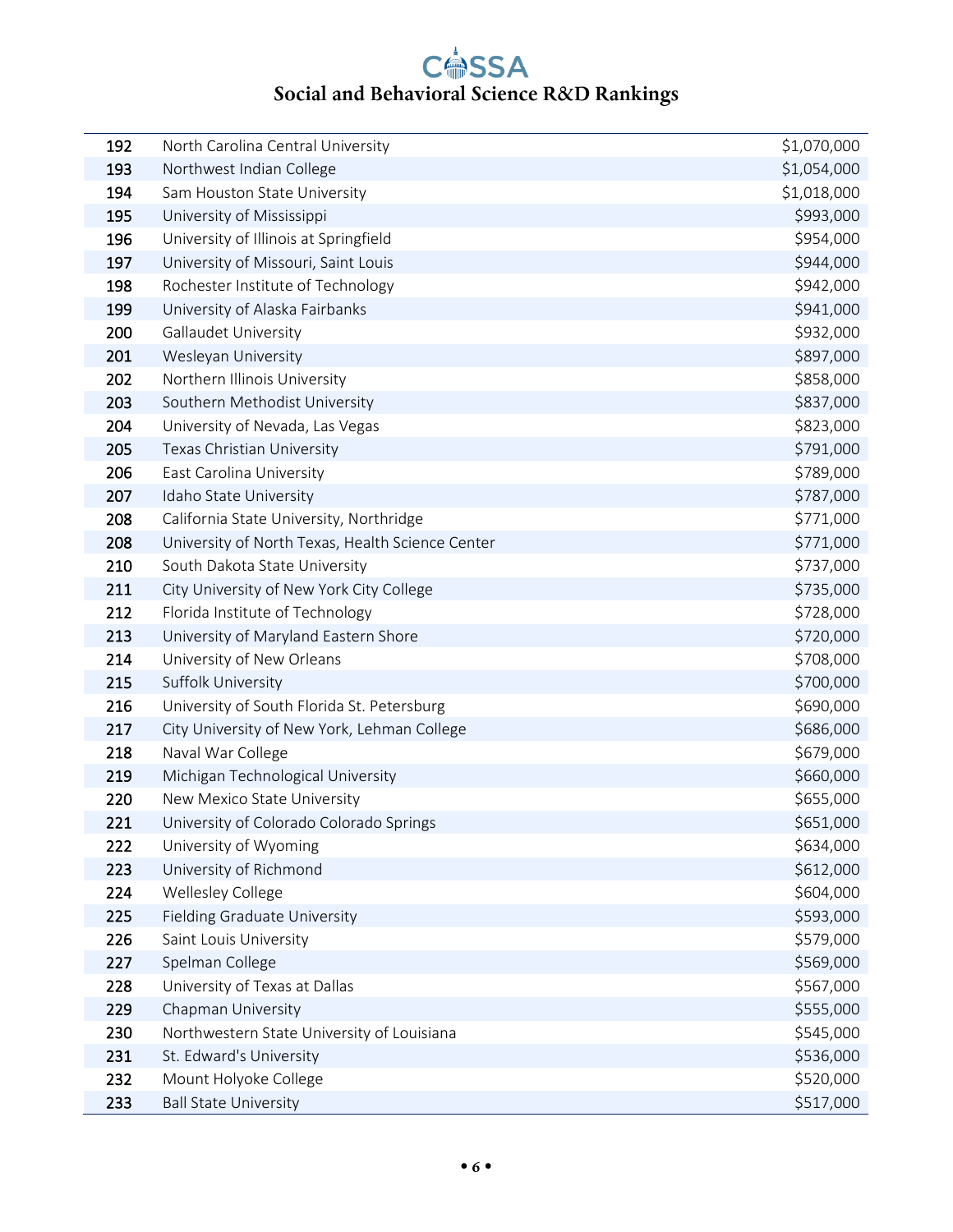| 234 | California State University, San Bernardino                           | \$511,000 |
|-----|-----------------------------------------------------------------------|-----------|
| 234 | University of San Diego                                               | \$511,000 |
| 236 | University of Maine                                                   | \$508,000 |
| 237 | University of Texas at Arlington                                      | \$507,000 |
| 238 | University of California, Merced                                      | \$506,000 |
| 239 | University of North Dakota                                            | \$502,000 |
| 240 | Fairleigh Dickinson University                                        | \$498,000 |
| 241 | City University of New York, Baruch College                           | \$489,000 |
| 242 | Louisiana Tech University                                             | \$476,000 |
| 243 | Roger Williams University                                             | \$457,000 |
| 244 | Nova Southeastern University                                          | \$455,000 |
| 245 | Alabama A&M University                                                | \$453,000 |
| 245 | Winston-Salem State University                                        | \$453,000 |
| 247 | Loyola Marymount University                                           | \$441,000 |
| 248 | University of South Alabama                                           | \$425,000 |
| 249 | James Madison University                                              | \$424,000 |
| 250 | Smith College                                                         | \$421,000 |
| 251 | Gettysburg College                                                    | \$413,000 |
| 252 | Oakland University                                                    | \$412,000 |
| 253 | East Tennessee State University                                       | \$410,000 |
| 253 | Lamar University                                                      | \$410,000 |
| 255 | Illinois State University                                             | \$408,000 |
| 255 | Montana State University, Bozeman                                     | \$408,000 |
| 257 | California State University, Fresno                                   | \$407,000 |
| 258 | <b>Bates College</b>                                                  | \$406,000 |
| 259 | Marquette University                                                  | \$403,000 |
| 260 | New Jersey City University                                            | \$400,000 |
| 261 | Montclair State University                                            | \$391,000 |
| 262 | William Paterson University                                           | \$383,000 |
| 263 | Western Washington University                                         | \$381,000 |
| 264 | Davidson College                                                      | \$379,000 |
| 265 | Northern Kentucky University                                          | \$378,000 |
| 266 | Lehigh University                                                     | \$376,000 |
| 267 | California State University, Chico                                    | \$371,000 |
| 268 | Central Michigan University                                           | \$370,000 |
| 269 | Catholic University of America                                        | \$368,000 |
| 270 | Tennessee State University                                            | \$364,000 |
| 271 | Western Michigan University and Homer Stryker M.D. School of Medicine | \$359,000 |
| 272 | Colorado School of Mines                                              | \$353,000 |
| 273 | City University of New York, College of Staten Island                 | \$348,000 |
| 273 | Dillard University                                                    | \$348,000 |
| 275 | University of Puerto Rico at Rio Piedras                              | \$345,000 |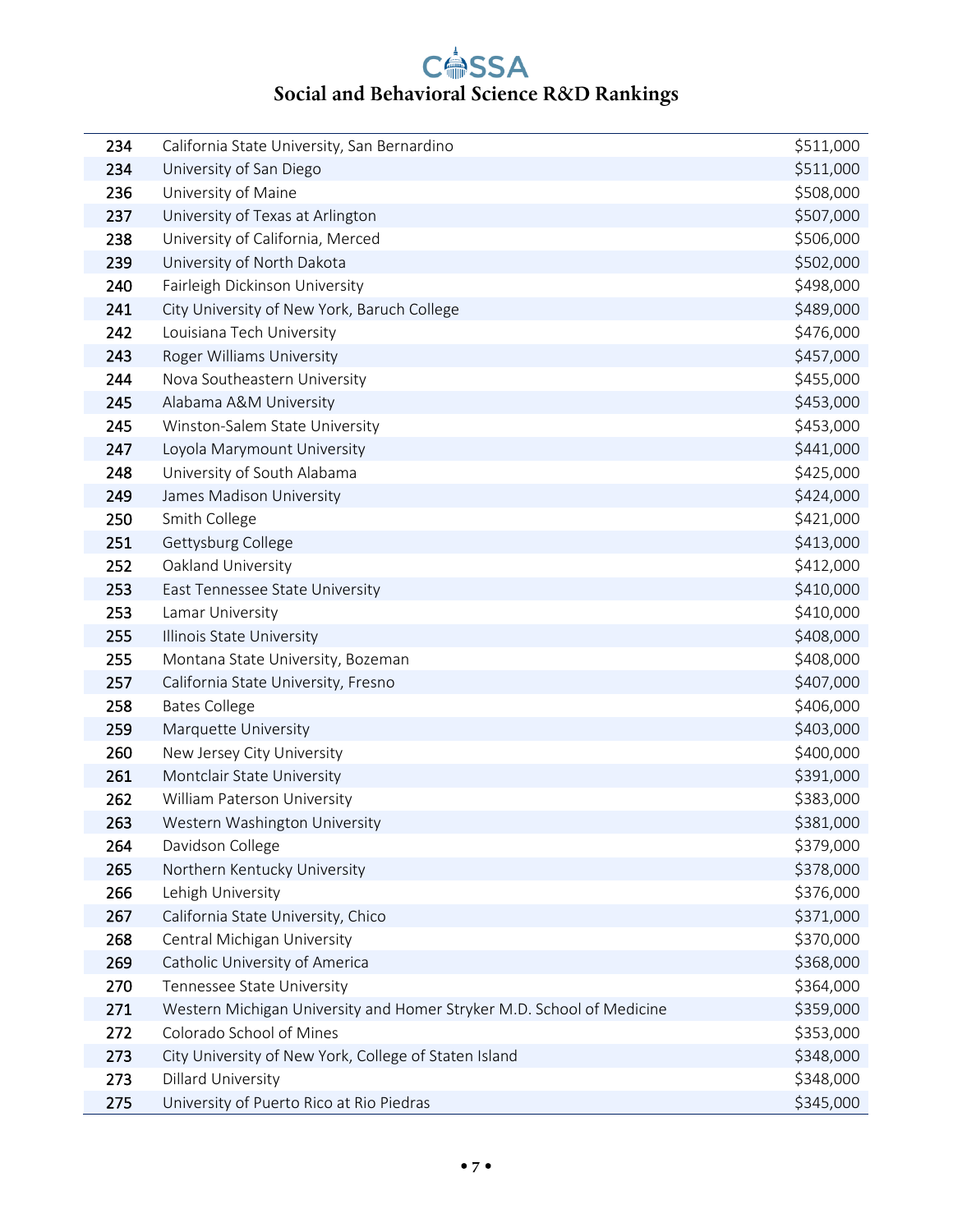| 276 | Hawaii Pacific University                                                  | \$341,000 |
|-----|----------------------------------------------------------------------------|-----------|
| 277 | University of North Carolina at Wilmington                                 | \$332,000 |
| 278 | Middlebury College                                                         | \$327,000 |
| 279 | California State University, East Bay                                      | \$318,000 |
| 280 | Embry-Riddle Aeronautical University                                       | \$313,000 |
| 281 | Minnesota State University, Mankato                                        | \$304,000 |
| 282 | Creighton University                                                       | \$300,000 |
| 283 | Lewis-Clark State College                                                  | \$291,000 |
| 283 | Skidmore College                                                           | \$291,000 |
| 283 | Wichita State University                                                   | \$291,000 |
| 286 | Missouri State University                                                  | \$290,000 |
| 287 | Indiana University of Pennsylvania                                         | \$287,000 |
| 287 | Western Carolina University                                                | \$287,000 |
| 289 | University of Nebraska central administration                              | \$285,000 |
| 290 | Northeastern Illinois University                                           | \$281,000 |
| 291 | Fayetteville State University                                              | \$271,000 |
| 292 | University of Louisiana at Lafayette                                       | \$270,000 |
| 293 | Rowan University                                                           | \$263,000 |
| 294 | <b>Baylor University</b>                                                   | \$256,000 |
| 294 | University of Northern Colorado                                            | \$256,000 |
| 296 | University of Guam                                                         | \$255,000 |
| 297 | Villanova University                                                       | \$254,000 |
| 298 | University of Missouri, Kansas City                                        | \$253,000 |
| 299 | Southern Connecticut State University                                      | \$251,000 |
| 300 | Connecticut College                                                        | \$249,000 |
| 300 | Johnson C. Smith University                                                | \$249,000 |
| 302 | University of Dayton                                                       | \$248,000 |
| 303 | California State University, Sacramento                                    | \$241,000 |
| 304 | California Polytechnic State University, San Luis Obispo                   | \$234,000 |
| 304 | St. Mary's College of Maryland                                             | \$234,000 |
| 306 | Cleveland State University                                                 | \$233,000 |
| 307 | State University of New York College of Environmental Science and Forestry | \$229,000 |
| 308 | University of North Florida                                                | \$228,000 |
| 309 | Florida Agricultural and Mechanical University                             | \$225,000 |
| 310 | Rhode Island College                                                       | \$223,000 |
| 311 | Salisbury University                                                       | \$221,000 |
| 311 | <b>Trinity University</b>                                                  | \$221,000 |
| 313 | University of Texas Rio Grande Valley                                      | \$218,000 |
| 314 | Delaware State University                                                  | \$216,000 |
| 315 | Arkansas Tech University                                                   | \$213,000 |
| 316 | University of Houston-Clear Lake                                           | \$212,000 |
| 317 | Pepperdine University                                                      | \$209,000 |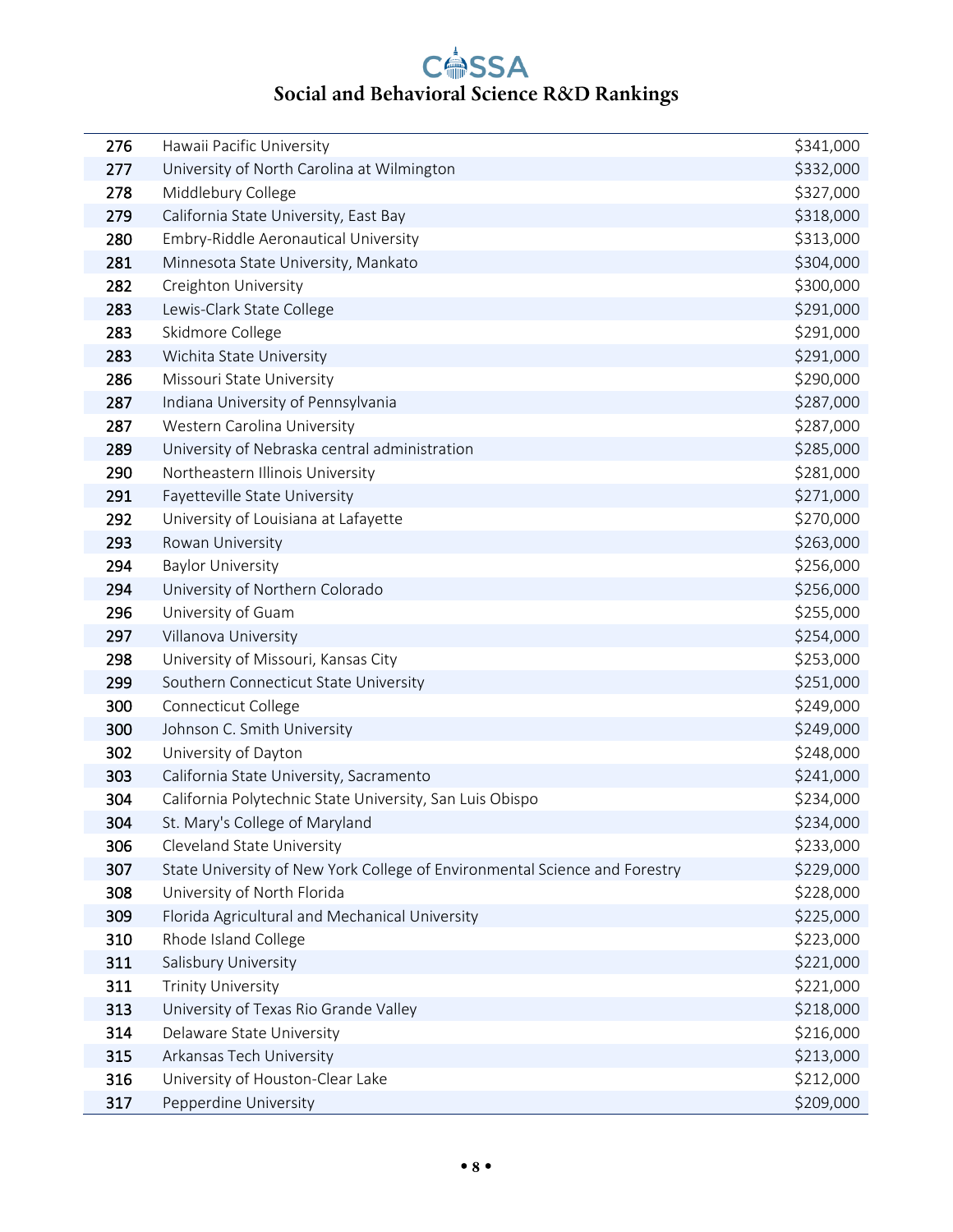| 318 | Ramapo College of New Jersey                        | \$207,000 |
|-----|-----------------------------------------------------|-----------|
| 319 | Stetson University                                  | \$204,000 |
| 320 | East Stroudsburg University of Pennsylvania         | \$202,000 |
| 321 | Southern Illinois University, Carbondale            | \$196,000 |
| 322 | Furman University                                   | \$195,000 |
| 323 | University of Texas of the Permian Basin, The       | \$194,000 |
| 324 | Wake Forest University                              | \$191,000 |
| 325 | John Carroll University                             | \$185,000 |
| 326 | University of Louisiana at Monroe                   | \$182,000 |
| 327 | Kentucky State University                           | \$180,000 |
| 328 | State University of New York College, Buffalo State | \$179,000 |
| 329 | Western Kentucky University                         | \$178,000 |
| 330 | Long Island University                              | \$177,000 |
| 331 | Jackson State University                            | \$175,000 |
| 332 | University of Toledo                                | \$174,000 |
| 333 | Middle Georgia State University                     | \$173,000 |
| 334 | Ithaca College                                      | \$172,000 |
| 334 | Texas Woman's University                            | \$172,000 |
| 336 | State University of New York College, Geneseo       | \$171,000 |
| 337 | Carleton College                                    | \$170,000 |
| 338 | Savannah State University                           | \$167,000 |
| 339 | Appalachian State University                        | \$165,000 |
| 339 | Elmhurst College                                    | \$165,000 |
| 341 | D'Youville College                                  | \$161,000 |
| 342 | Seattle Pacific University                          | \$159,000 |
| 343 | Palo Alto University                                | \$157,000 |
| 343 | University of Wisconsin-Eau Claire                  | \$157,000 |
| 345 | Vassar College                                      | \$151,000 |
| 346 | <b>Grambling State University</b>                   | \$149,000 |
| 346 | Towson University                                   | \$149,000 |
| 346 | University of Detroit Mercy                         | \$149,000 |
| 349 | Muhlenberg College                                  | \$142,000 |
| 350 | Clark Atlanta University                            | \$140,000 |
| 350 | Pitzer College                                      | \$140,000 |
| 352 | Georgia College and State University                | \$138,000 |
| 353 | Illinois Institute of Technology                    | \$131,000 |
| 354 | Saint Michael's College                             | \$130,000 |
| 354 | University of Hawaii at Hilo                        | \$130,000 |
| 356 | Eastern Washington University                       | \$129,000 |
| 357 | Ohio Northern University                            | \$125,000 |
| 358 | University of Massachusetts central office          | \$124,000 |
| 358 | University of Wisconsin-Stout                       | \$124,000 |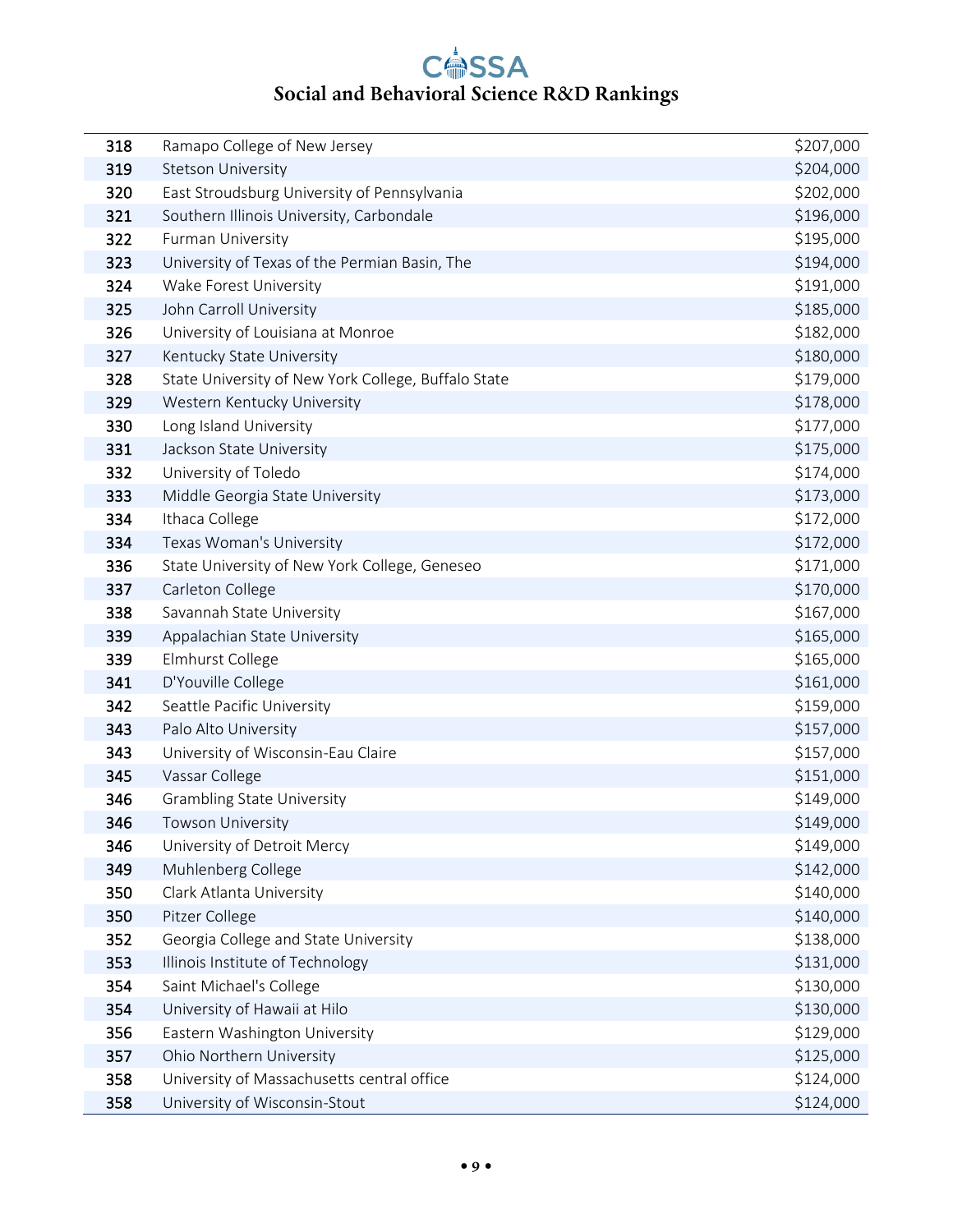| 360 | Santa Clara University                               | \$122,000 |
|-----|------------------------------------------------------|-----------|
| 360 | Seattle University                                   | \$122,000 |
| 362 | Morehead State University                            | \$121,000 |
| 363 | Pomona College                                       | \$116,000 |
| 364 | University of Massachusetts Dartmouth                | \$115,000 |
| 365 | Niagara University                                   | \$114,000 |
| 366 | Berry College                                        | \$113,000 |
| 366 | Southeastern Louisiana University                    | \$113,000 |
| 366 | University of North Carolina at Asheville            | \$113,000 |
| 366 | University of Tulsa                                  | \$113,000 |
| 370 | Providence College                                   | \$111,000 |
| 370 | University of California, Hastings College of Law    | \$111,000 |
| 372 | Radford University                                   | \$108,000 |
| 372 | Xavier University of Louisiana                       | \$108,000 |
| 374 | Humboldt State University                            | \$107,000 |
| 374 | Texas A&M University-Kingsville                      | \$107,000 |
| 376 | United States Military Academy                       | \$106,000 |
| 377 | University of Akron                                  | \$105,000 |
| 378 | Kalamazoo College                                    | \$104,000 |
| 379 | Haverford College                                    | \$103,000 |
| 379 | Saint Joseph's University                            | \$103,000 |
| 381 | Gustavus Adolphus College                            | \$102,000 |
| 382 | Rosalind Franklin University of Medicine and Science | \$100,000 |
| 383 | College of the Holy Cross                            | \$99,000  |
| 383 | Lafayette College                                    | \$99,000  |
| 385 | <b>MCPHS University</b>                              | \$98,000  |
| 385 | Texas A&M University-Commerce                        | \$98,000  |
| 385 | Willamette University                                | \$98,000  |
| 388 | Youngstown State University                          | \$97,000  |
| 389 | Franklin and Marshall College                        | \$94,000  |
| 390 | Tarleton State University                            | \$92,000  |
| 390 | University of Tennessee, Chattanooga                 | \$92,000  |
| 392 | <b>Bowdoin College</b>                               | \$90,000  |
| 392 | University of Portland                               | \$90,000  |
| 394 | Morehouse College                                    | \$87,000  |
| 394 | University of South Dakota                           | \$87,000  |
| 396 | Coastal Carolina University                          | \$82,000  |
| 396 | Pacific University                                   | \$82,000  |
| 398 | Central Connecticut State University                 | \$80,000  |
| 398 | Trinity College, Hartford                            | \$80,000  |
| 400 | Kean University                                      | \$79,000  |
| 401 | California State University, Dominguez Hills         | \$78,000  |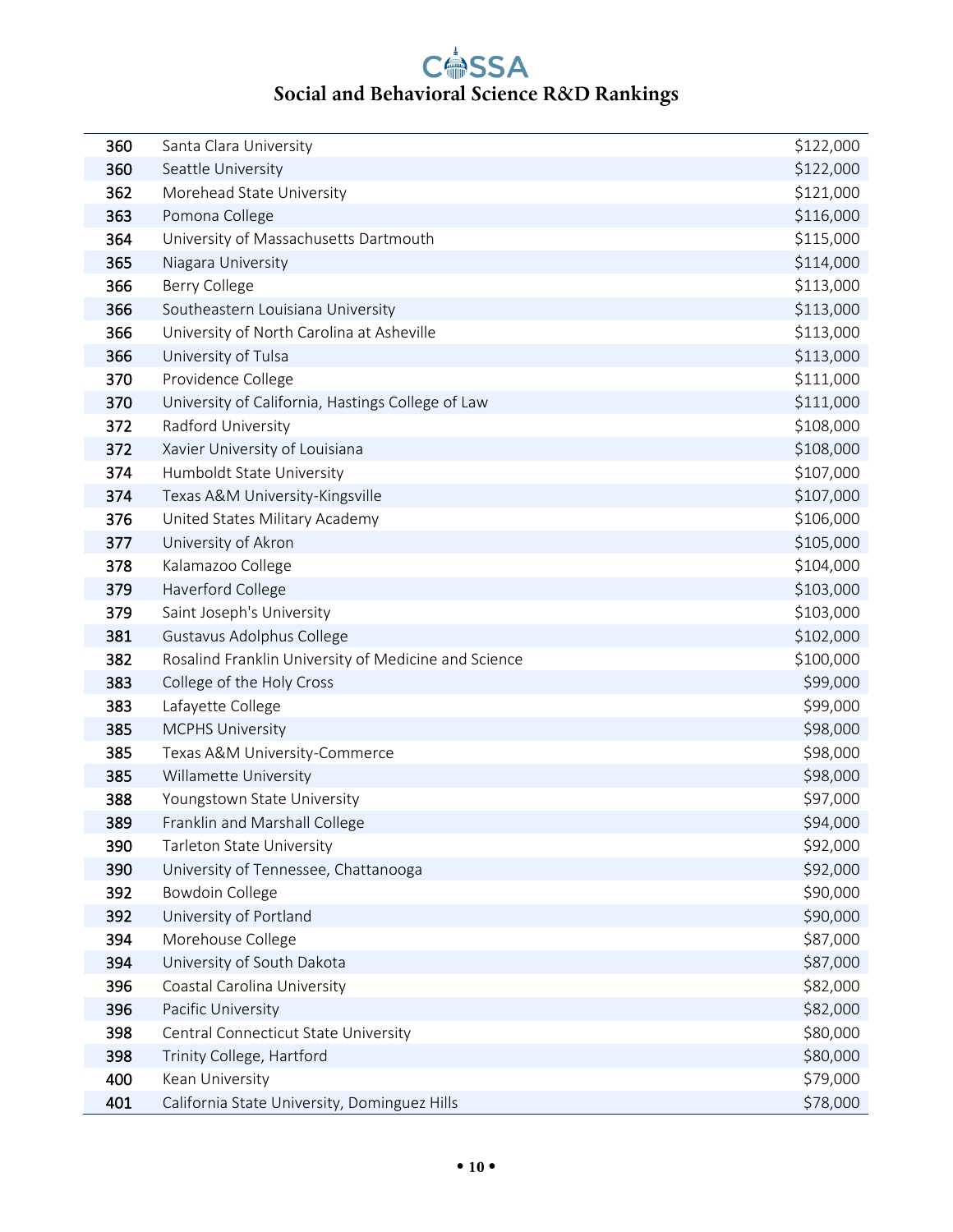| 401 | Northeast Ohio Medical University                       | \$78,000 |
|-----|---------------------------------------------------------|----------|
| 403 | University of Maryland Center for Environmental Science | \$77,000 |
| 404 | Elon University                                         | \$76,000 |
| 404 | University of Wisconsin-La Crosse                       | \$76,000 |
| 406 | Swarthmore College                                      | \$75,000 |
| 406 | Washington and Lee University                           | \$75,000 |
| 408 | Amherst College                                         | \$74,000 |
| 408 | Bryn Mawr College                                       | \$74,000 |
| 410 | Colgate University                                      | \$73,000 |
| 410 | Reed College                                            | \$73,000 |
| 412 | Des Moines University                                   | \$71,000 |
| 412 | Purdue University, Fort Wayne                           | \$71,000 |
| 412 | Southern Oregon University                              | \$71,000 |
| 415 | Missouri University of Science and Technology           | \$70,000 |
| 416 | Florida Gulf Coast University                           | \$68,000 |
| 416 | <b>Francis Marion University</b>                        | \$68,000 |
| 418 | University of West Florida                              | \$67,000 |
| 419 | University of Wisconsin-Oshkosh                         | \$65,000 |
| 420 | Oberlin College                                         | \$64,000 |
| 420 | University of Arkansas at Little Rock                   | \$64,000 |
| 422 | Pace University                                         | \$63,000 |
| 423 | Morgan State University                                 | \$62,000 |
| 423 | Stephen F. Austin State University                      | \$62,000 |
| 425 | California State University, Fullerton                  | \$61,000 |
| 426 | California State University, Monterey Bay               | \$60,000 |
| 427 | Rutgers, The State University of New Jersey, Camden     | \$57,000 |
| 428 | University of Wisconsin-Stevens Point                   | \$56,000 |
| 429 | University of Washington, Tacoma                        | \$55,000 |
| 429 | Williams College                                        | \$55,000 |
| 431 | Virginia State University                               | \$54,000 |
| 432 | Hult International Business School                      | \$53,000 |
| 432 | Loyola University New Orleans                           | \$53,000 |
| 432 | Utah Valley University                                  | \$53,000 |
| 435 | Arkansas State University, Jonesboro                    | \$52,000 |
| 436 | Colorado Mesa University                                | \$51,000 |
| 437 | California State University, Bakersfield                | \$50,000 |
| 437 | Macalester College                                      | \$50,000 |
| 437 | West Virginia State University                          | \$50,000 |
| 440 | University of Puerto Rico at Humacao                    | \$48,000 |
| 441 | Wabash College                                          | \$47,000 |
| 442 | St. Catherine University                                | \$46,000 |
| 443 | Christopher Newport University                          | \$44,000 |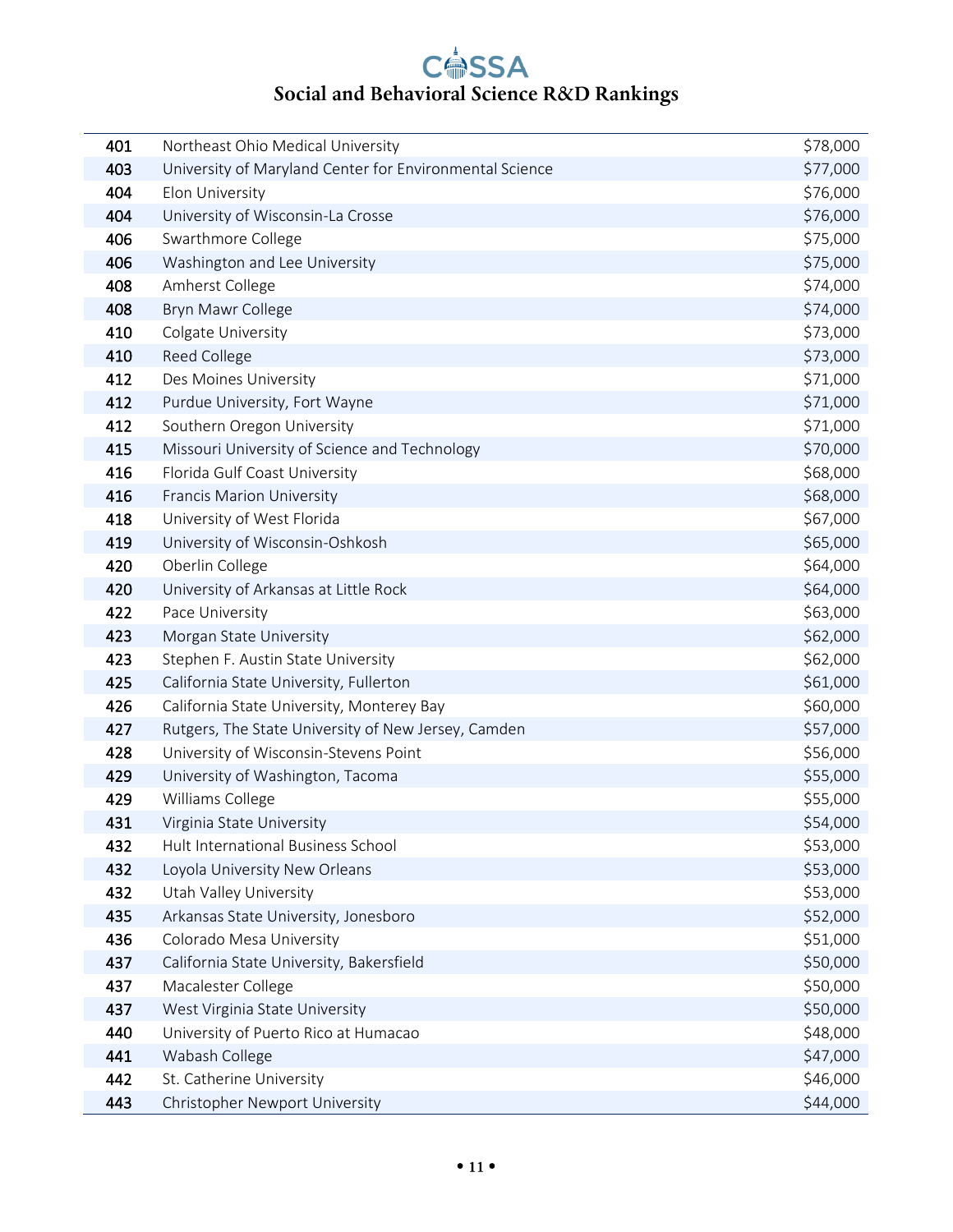| 443 | Dine College                                          | \$44,000 |
|-----|-------------------------------------------------------|----------|
| 445 | <b>Bucknell University</b>                            | \$43,000 |
| 445 | Missouri Western State University                     | \$43,000 |
| 445 | University of Nebraska at Kearney                     | \$43,000 |
| 448 | City University of New York, York College             | \$42,000 |
| 448 | University of Wisconsin-Green Bay                     | \$42,000 |
| 450 | St. Cloud State University                            | \$41,000 |
| 451 | Quinnipiac University                                 | \$40,000 |
| 451 | University of Puerto Rico at Mayaguez                 | \$40,000 |
| 453 | Dickinson College                                     | \$39,000 |
| 453 | Oklahoma State University, Center for Health Sciences | \$39,000 |
| 453 | United States Coast Guard Academy                     | \$39,000 |
| 456 | Oregon Institute of Technology                        | \$38,000 |
| 457 | <b>Bentley University</b>                             | \$37,000 |
| 457 | Texas A&M University-Corpus Christi                   | \$37,000 |
| 457 | University of West Georgia                            | \$37,000 |
| 457 | Widener University, Chester                           | \$37,000 |
| 461 | United Tribes Technical College                       | \$36,000 |
| 462 | Duquesne University                                   | \$34,000 |
| 462 | Fort Lewis College                                    | \$34,000 |
| 462 | University of Texas at Tyler                          | \$34,000 |
| 465 | State University of New York, College at Brockport    | \$33,000 |
| 466 | Eastern Michigan University                           | \$31,000 |
| 466 | Moravian College                                      | \$31,000 |
| 468 | Azusa Pacific University                              | \$30,000 |
| 468 | Drake University                                      | \$30,000 |
| 468 | University of North Georgia                           | \$30,000 |
| 468 | University of Wisconsin-Platteville                   | \$30,000 |
| 472 | Monmouth University                                   | \$29,000 |
| 473 | Clarkson University                                   | \$28,000 |
| 473 | College of Charleston                                 | \$28,000 |
| 473 | East Central University                               | \$28,000 |
| 473 | Grinnell College                                      | \$28,000 |
| 473 | Saginaw Valley State University                       | \$28,000 |
| 478 | University of Maine Farmington, The                   | \$27,000 |
| 479 | Augsburg University                                   | \$26,000 |
| 479 | University of Puget Sound                             | \$26,000 |
| 481 | Emporia State University                              | \$25,000 |
| 482 | Southern Illinois University, Edwardsville            | \$24,000 |
| 483 | Mercyhurst University                                 | \$23,000 |
| 483 | Pennsylvania State University, Harrisburg             | \$23,000 |
| 483 | Salve Regina University                               | \$23,000 |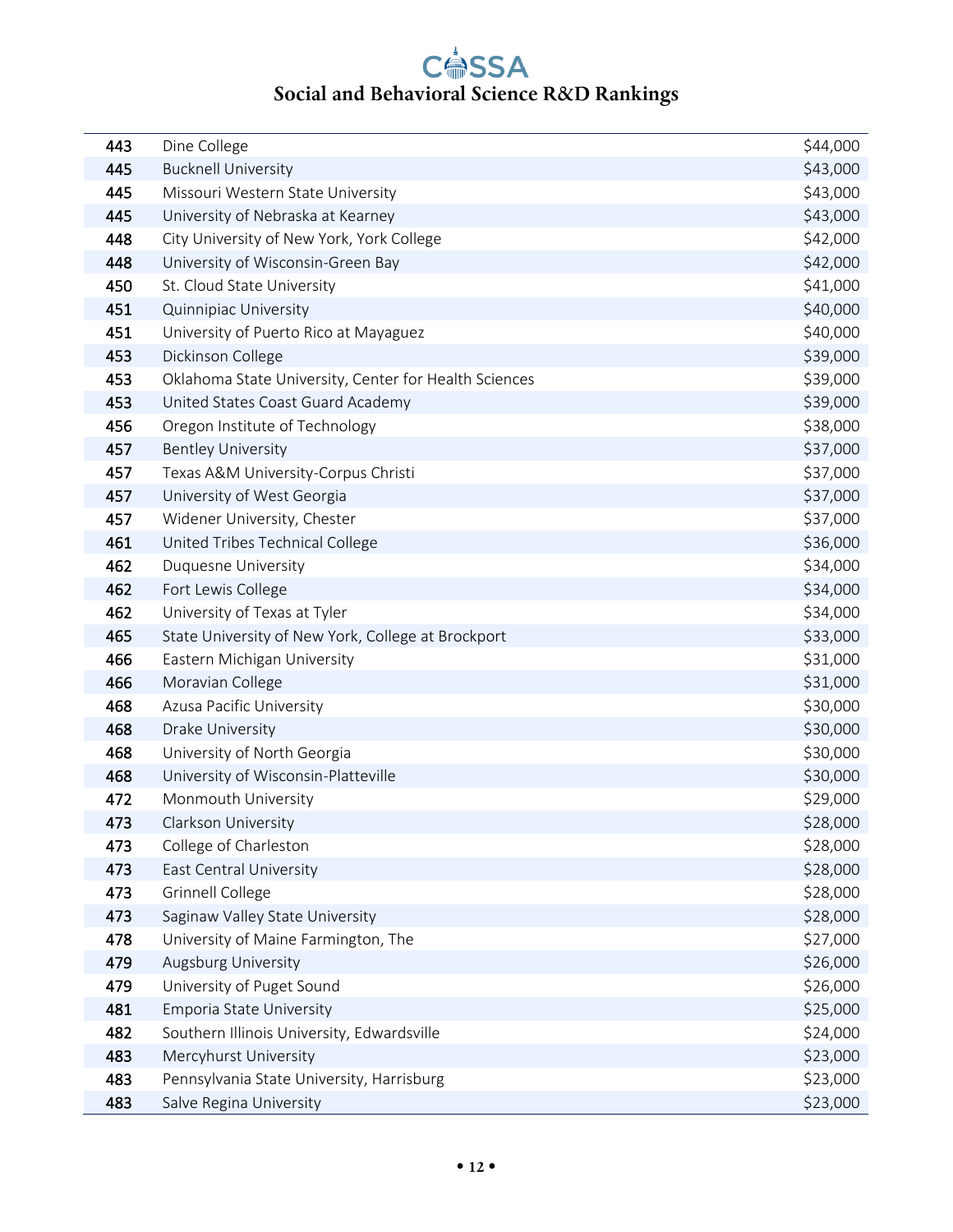| 486 | California State University, Channel Islands      | \$22,000 |
|-----|---------------------------------------------------|----------|
| 486 | Colby College                                     | \$22,000 |
| 486 | Hamilton College                                  | \$22,000 |
| 486 | McNeese State University                          | \$22,000 |
| 486 | St. John's University, New York                   | \$22,000 |
| 486 | State University of New York College, Plattsburgh | \$22,000 |
| 486 | University of the District of Columbia            | \$22,000 |
| 493 | College of Wooster                                | \$21,000 |
| 493 | Georgia Southern University                       | \$21,000 |
| 495 | Millsaps College                                  | \$20,000 |
| 496 | <b>Biola University</b>                           | \$19,000 |
| 496 | Sonoma State University                           | \$19,000 |
| 498 | Austin College                                    | \$18,000 |
| 498 | Citadel Military College of South Carolina        | \$18,000 |
| 498 | Lawrence University                               | \$18,000 |
| 501 | Rhode Island School of Design                     | \$17,000 |
| 502 | California Lutheran University                    | \$16,000 |
| 502 | Claremont McKenna College                         | \$16,000 |
| 502 | Manchester University                             | \$16,000 |
| 502 | St. Lawrence University                           | \$16,000 |
| 506 | Augusta University                                | \$15,000 |
| 506 | Loyola University Maryland                        | \$15,000 |
| 506 | Middle Tennessee State University                 | \$15,000 |
| 506 | St. Olaf College                                  | \$15,000 |
| 506 | State University of New York at New Paltz         | \$15,000 |
| 506 | University of Puerto Rico, Aguadilla              | \$15,000 |
| 512 | <b>Bard College</b>                               | \$14,000 |
| 512 | Winthrop University                               | \$14,000 |
| 514 | Eastern Illinois University                       | \$13,000 |
| 514 | Sewanee: The University of the South              | \$13,000 |
| 514 | University of Wisconsin-River Falls               | \$13,000 |
| 514 | West Texas A&M University                         | \$13,000 |
| 514 | Whitman College                                   | \$13,000 |
| 514 | Winona State University                           | \$13,000 |
| 520 | Norwich University                                | \$12,000 |
| 521 | Eastern Oregon University                         | \$11,000 |
| 521 | Kennesaw State University                         | \$11,000 |
| 521 | University of Puerto Rico at Ponce                | \$11,000 |
| 521 | West Chester University of Pennsylvania           | \$11,000 |
| 525 | <b>Grand Valley State University</b>              | \$10,000 |
| 526 | Northern Michigan University                      | \$9,000  |
| 526 | Sul Ross State University                         | \$9,000  |